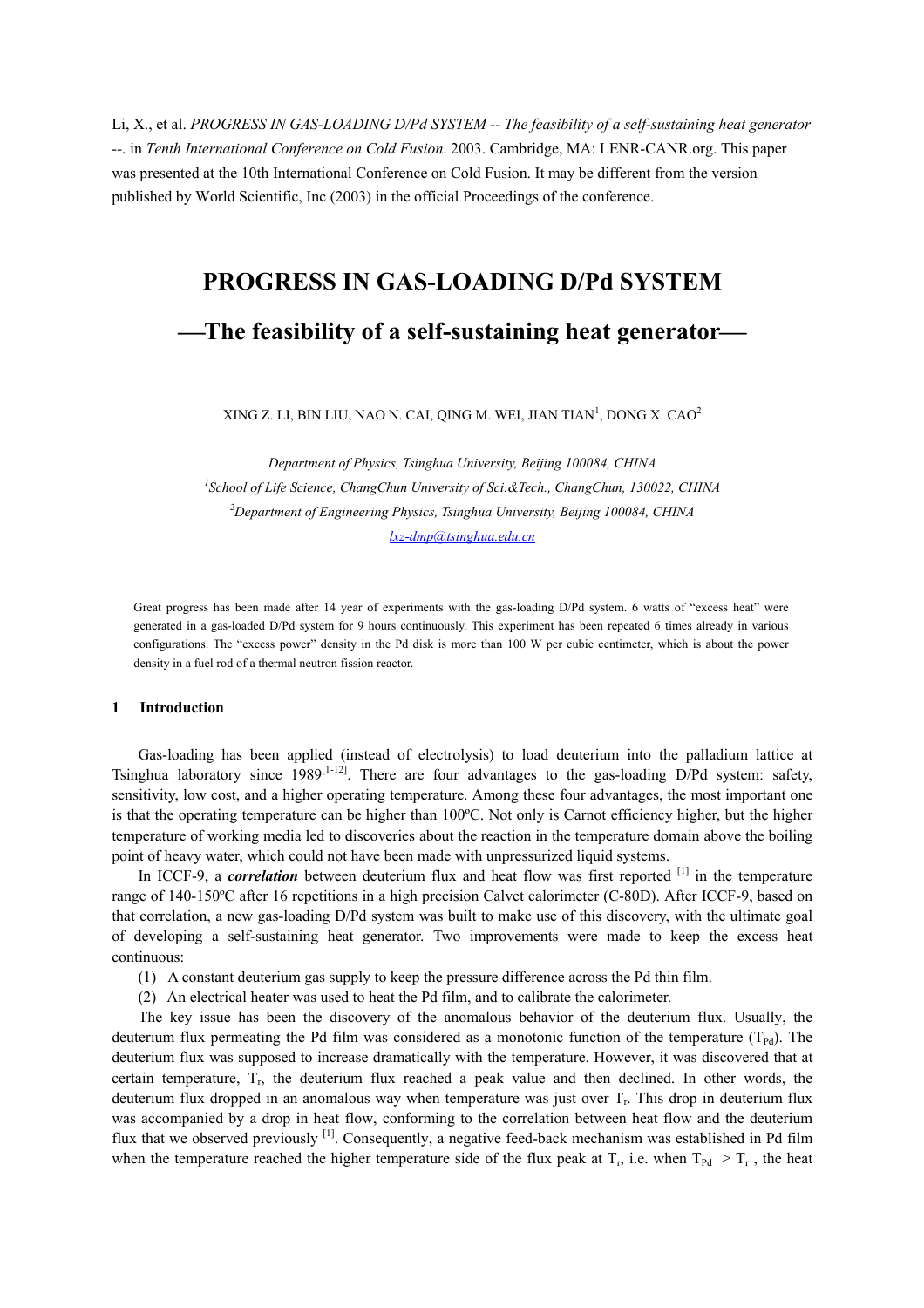flow decreased when  $T_{Pd}$  increased; hence,  $T_{Pd}$  would decrease back until  $T_{Pd}$  reached a steady state. The new apparatus was designed based on this concept in mind.

## **2 Apparatus**



Figure 1. Calvet calorimeter confirmed the correlation between deuterium flux and heat flow

A schematic of the previous apparatus [1] is shown in Fig. 1 (right lower corner). The high precision Calvet calorimeter was selected for excess heat measurement. It was sensitive to a heat flow in the order of micro-watt, which is about the variation of metabolic heat of a singing insect. When the deuterium flux through the thin wall of the Pd tube reached a peak at  $T_r$  (the thin solid line in the upper left corner of Fig. 1), the heat flow reached a peak as well (shown by the thick dash-dot-dash line). The peak value was in the order of 2 milliwatts. The high



Figure 2. New apparatus to detect and control the temperature of Pd disk from edge

sensitivity of Calvet calorimeter was well suited to confirm the correlation between this heat flow and the deuterium flux, but there was no direct measurement of temperature of the Pd tube. It was assumed that the temperature of the Pd tube,  $T_{Pd}$ , was determined by the environment. (That is, the heater and the reaction vessel were assumed to be isothermal). Indeed we knew nothing about the temperature distribution on the Pd tube, and we did not know how to control this distribution of temperature in the Calvet calorimeter.

Fig. 2 shows the schematics of the new apparatus designed to improve the detection and control of the temperature of the Pd film. A palladium disk (φ20mm×0.1mm) was inserted between two stainless steel cells. An electrical heater was wound around the Pd disk to heat the disk from its edge. A thermocouple was attached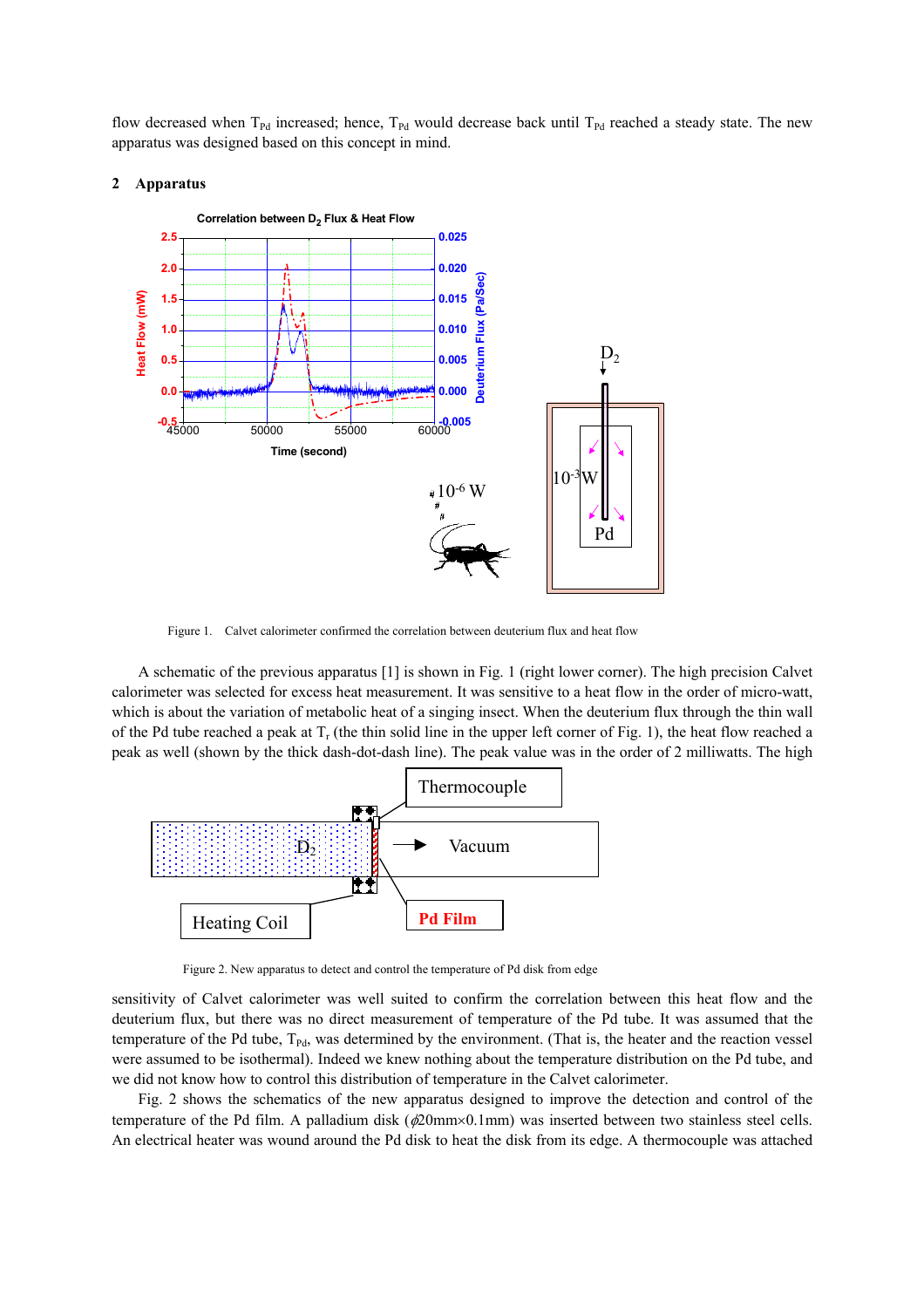to the edge of the Pd disk to detect its temperature at edge. The left cell was filled with deuterium gas (about 1 atm.), and the right cell was evacuated by a mechanic pump to about 150 Pa.

## **3 Results**

When only the circumference of a round Pd disk was heated, the temperature gradient pointed to the direction of the radius; i.e. the temperature at edge was higher than that at the center of the Pd disk. Once the temperature approached  $T_r$ , a heat source appeared first at the edge of the palladium disk which "ignited" the Pd disk from the edge to the center. As a result, the temperature gradient reversed its direction suddenly; i.e. the temperature at center was higher than that at edge. Due to the abovementioned negative feed-back mechanism, this new distribution of the temperature was quite persistent. Even if the heating power was reduced later to lower the temperature at the edge of Pd disk, the temperature at center remained higher than Tr.

Fig. 3 shows schematically the temperature distribution of the Pd disk in the period of heating-up (lower contours) and cooling-down (upper contours), respectively. When the heater started heating the edge of Pd disk, the temperature distribution curve was of concave shape first (see the middle of Fig. 3). When the heating power was increasing, the edge temperature was raised to the region of heat generation (the dotted line region where  $T_{\text{low}} < T_{\text{pd}} < T_{\text{unper}}$ ); then, the heat flow would quickly raise the temperature of inner part of the Pd disk. This resulted in an inversion of the temperature gradient. The concave curve turned into a convex curve as shown by the two curves in the middle of Fig. 3.

This inversion appeared as a hysteresis in plot of  $T_{\text{Pd}}$  versus heating power in Fig. 4. When the electrical heating power was raised, the temperature at the edge of Pd disk,  $T_{Pd}$ ,



Figure 3. Temperature distribution on the Pd disk during the heating-up and cooling-down phase

increased also. A jump of  $T_{Pd}$  appeared at about 110 $^{\circ}$ C in Fig. 4. It implied that there was an inner heating power in the Pd disk. When the external heating power was raised further,  $T_{\text{Pd}}$  curve went up smoothly again. When the electrical heating power reached its maximum, and returned; the  $T_{\text{Pd}}$  decreased smoothly until the electrical heating power reduced to zero where the  $T_{Pd}$  dropped with time.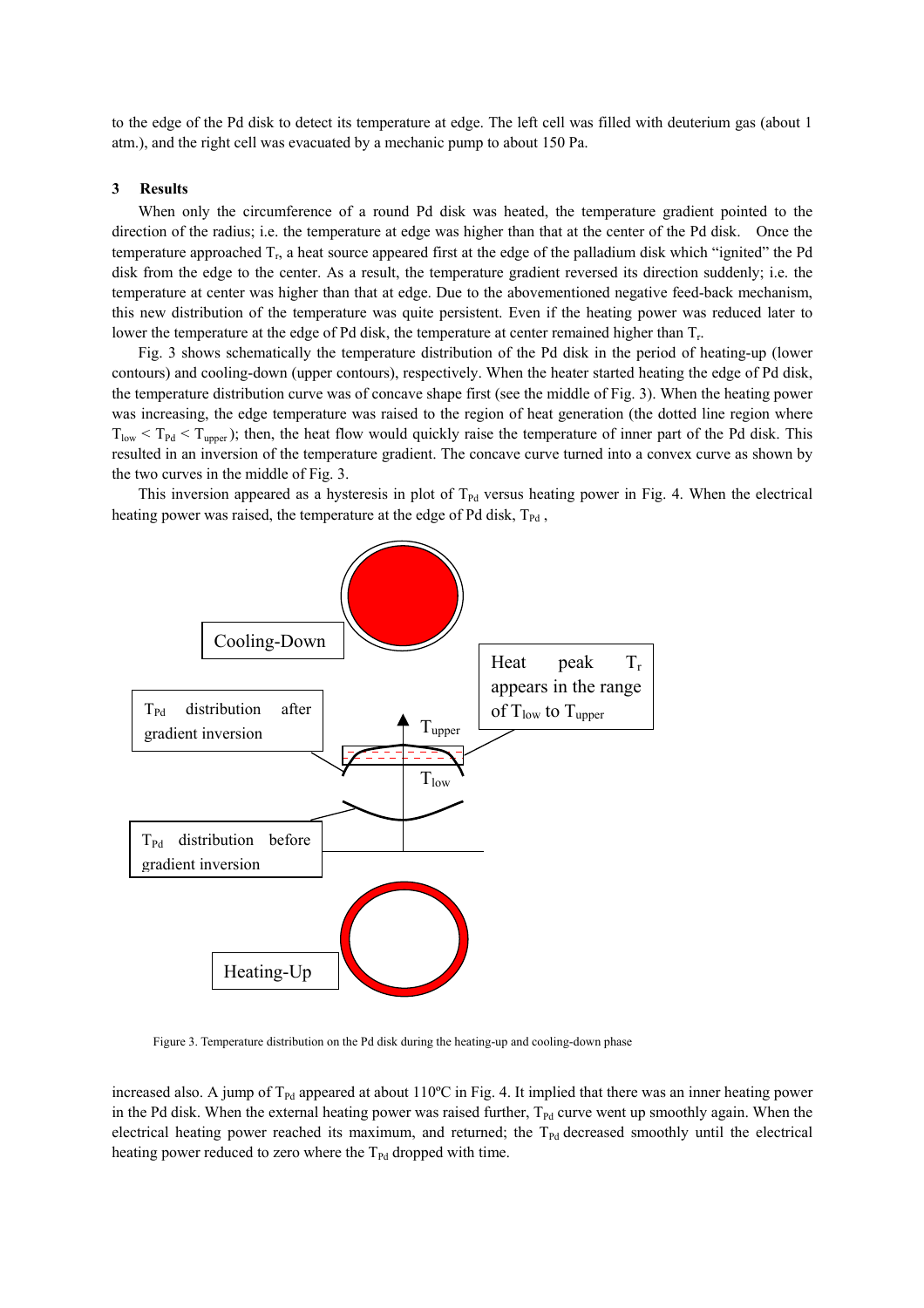In a comparison blank run, we replaced the Pd disk with a copper disk. Fig. 5 shows the plot of  $T_{Pd}$  versus heating power for the case of copper disk (the black crosses). In order to show the temperature variation with time, for each step of electrical heating power, the edge temperatures at each time step were shown by a series of crosses aligned in a vertical line. It approached its equilibrium value gradually. There was a distinct difference between the Pd and Cu behavior. For the copper disk there was no temperature jump or wide hysteresis behavior as that for Pd disk. For the Pd disk the cooling-down curve was far above the heating-up



Figure 4. Hysteresis in the plot of  $T_{Pd}$  versus heating power

curve when  $T_{Pd}$  is less than 80°C. Nevertheless, for the copper disk the cooling-down curve was close to the heating-up curve even if  $T_{\text{Pd}}$  is less than 80°C.

## **4 Discussion**

A quantitative analysis have been done as follows. Because the equilibrium time was very long for the system, the heating and cooling process was a time-consuming if we waited to reach the equilibrium at every power-step. Instead of waiting, we tried to analyze the experimental data when the system did not reach its equilibrium with the environment. For this purpose an integration method was applied.

The basic calorimetric equation was

$$
\underbrace{C_M}_{\text{Heat Capacity}} \frac{dT}{dt} = -\underbrace{k(T - T_{room})}_{\text{Heat Transfer}} + \underbrace{IV}_{\text{Joule}} + \underbrace{Q_x}_{? \text{Excess Heat}}
$$
(1)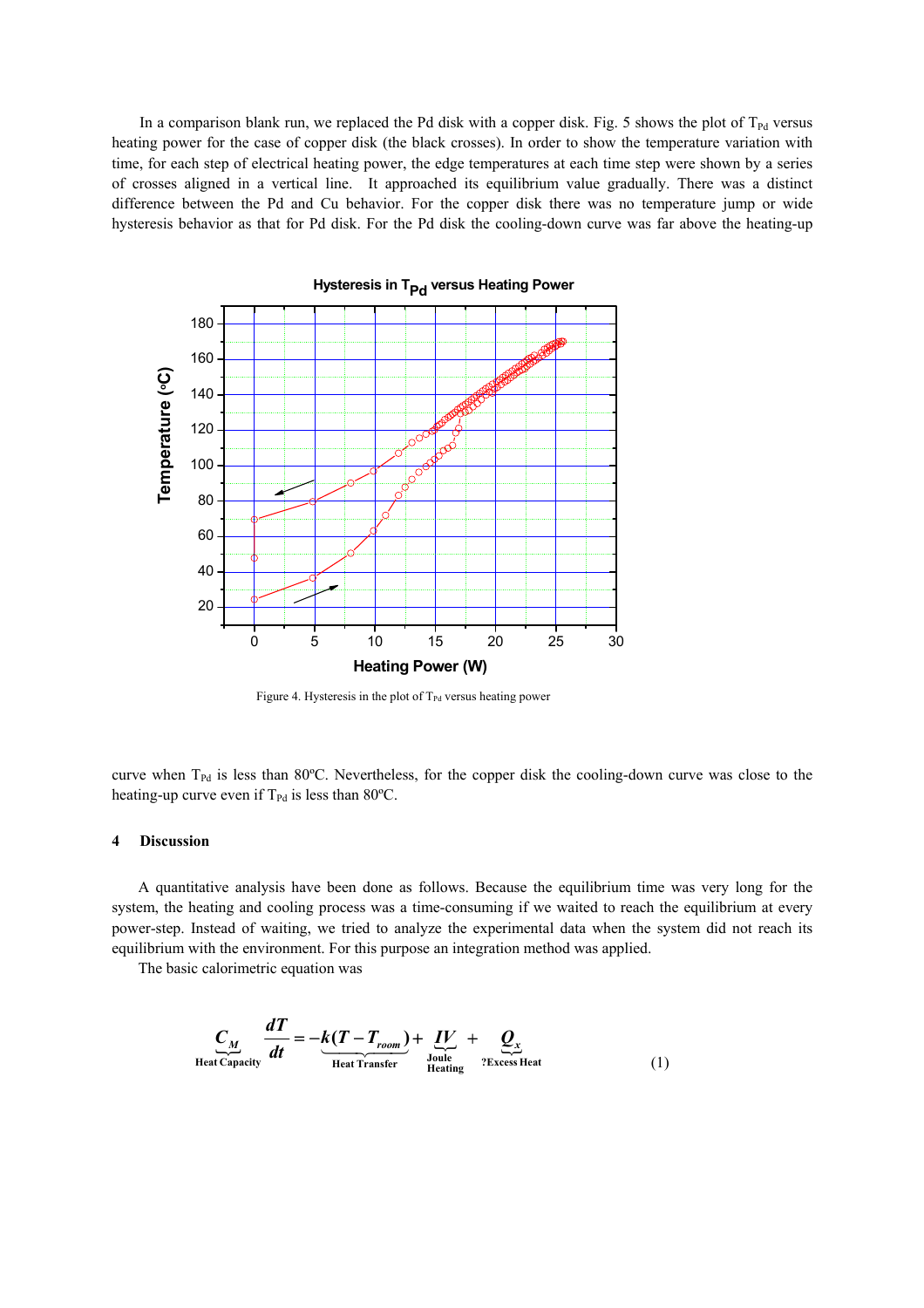

Here  $C_M$  is the heat capacity of the system in order to consider the non-equilibrium feature (i.e. dT/dt≠0). *k* is the heat transfer coefficient; T and  $T_{\text{room}}$  are the temperature of the system and the room, respectively. I and V are the electrical current and voltage of the heating power, respectively.  $Q_x$  is the excess heat source (if any).

Usually, the derivative term on the left hand side of equation (dT/dt) would introduce the major error due to the temperature fluctuation; hence, the integration form of equation was derived as

$$
C_M(T_f - T_i) = -k \int_i^f (T - T_{room}) dt + \int_i^f IV dt + \int_i^f Q_x dt
$$
 (2)

Here,  $T_i$  and  $T_f$  are the initial and final temperature of the system, respectively. In order to find the heat transfer coefficient,  $k$ ; we may integrate all the data for the heating-up and cooling-down process. Then  $T_i = T_f$ which will eliminate the unknown  $C_M$ 

first. For the copper disk,  $Q_x$  is assumed to be zero also. Having integrated the joule heating power, we obtained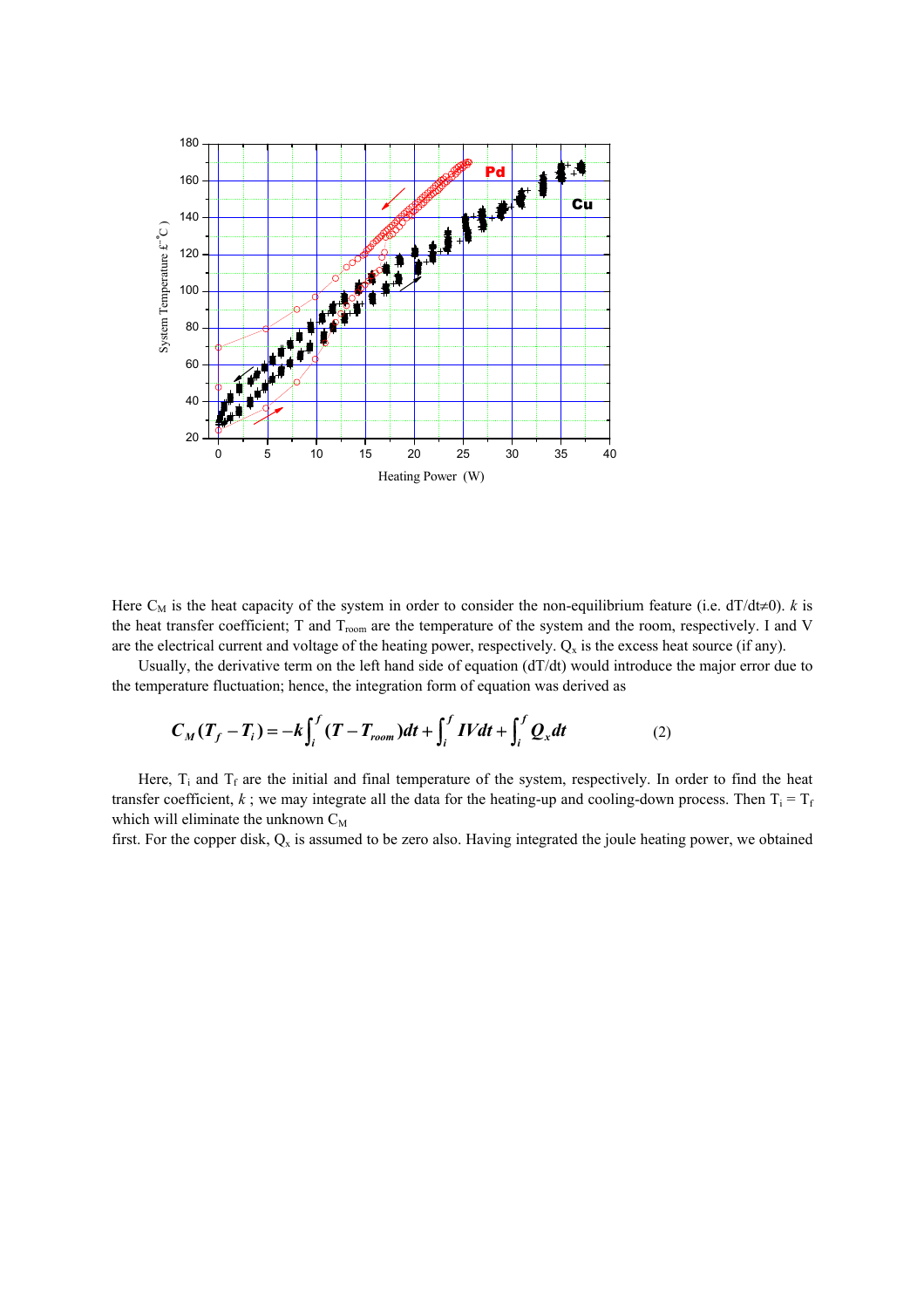

Figure 6. Excess power and input electrical power

$$
k = 0.222 \ W/{}^{o}C,
$$
 (3)

Then, we select the maximum temperature as  $T_f$ , and the heat capacity of the system can be obtained from the same integration equation for copper disk as

$$
C_M = 120 \pm 1 \, J / \, {}^oC \tag{4}
$$

Indeed, the heating-up and cooling-down were two sets of independent data, and we can use them to calculate the heat capacity independently. The difference of the heat capacity for heating-up and cooling-down is less than 1 J/°C. This is a good confirmation of our assumption on the constancy of  $k$  and  $C_M$ .

Since the replacement of copper disk by palladium disk does not change the calorimetric feature of the system much, we further assume that the heat transfer coefficient and the heat capacity are same for the Pd disk and Cu disk system. We can estimate the power of the excess heat for the Pd disk system as

$$
\frac{\int_1^2 Q_x dt}{(t_2 - t_1)} = \frac{C_M (T_2 - T_1) + k \int_1^2 (T - T_{room}) dt - \int_1^2 IV dt}{(t_2 - t_1)}
$$
(5)

Here  $t_1$  and  $t_2$  are the starting and ending time of each power step. Fig. 6 shows the excess power as a function of time. The excess power (open circles ) are about the same order of magnitude as that of the external electrical heating power (triangles). The maximum excess power is more than 10 W while the electrical heating power is less than 9 W. Indeed the excess power density in the Pd disk is more than  $100W/cm<sup>3</sup>$  which is greater than the power density in a fuel rod of the thermal neutron fission reactor.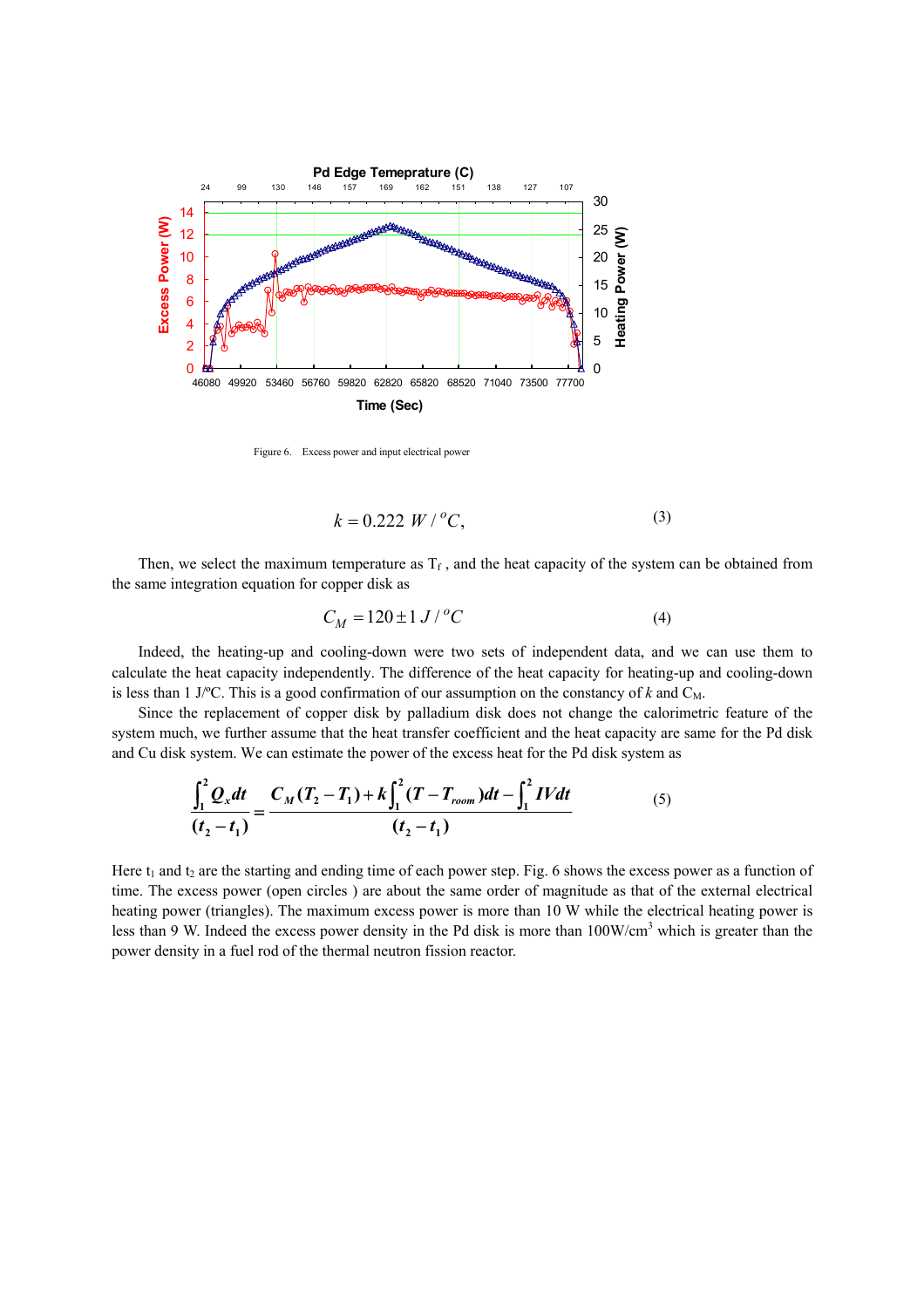The total excess heat released in 9 hours was 192 kJ. Based on the total number of deuterium atoms permeating the Pd disk  $(2.6\times10^{20})$ , we estimate the average energy released from each deuterium atom was 4.6 keV. Even if we average over all the palladium atoms (0.3 g. of Pd ~0.003 mole), it gives 0.44 keV per Pd atom. In other words, this amount of excess heat is about 57 MJ/Mole for Pd which is much greater than any heat of formation, heat of solution, and chemical bond energy. We conclude that there was a non-chemical origin for such a large amount of excess heat.



Figure 7. Reproducibility of temperature jump in Pd film

This hysteresis behavior of the system temperature versus heating power has been repeated in six different configurations shown by Fig. 7. We changed the pressure difference across the Pd disk from 80 kPa (red open circles) to 103 kPa (green open circles). We put varying layers of a thin coating on the surface of Pd disk, including one layer of coating (light blue triangles), 3 layers of coating (dark blue triangles), and 5 layers of coating (pink and dark green triangles). These layers are composed of titanium carbide  $(\sim 2$ nm) and palladium (~20nm) alternatively. The aluminum disk data (black open circles) are added as a control also, and it was very close to the copper disk data (black crosses). Hence, the excess heat in Pd disk is confirmed, and reproducible.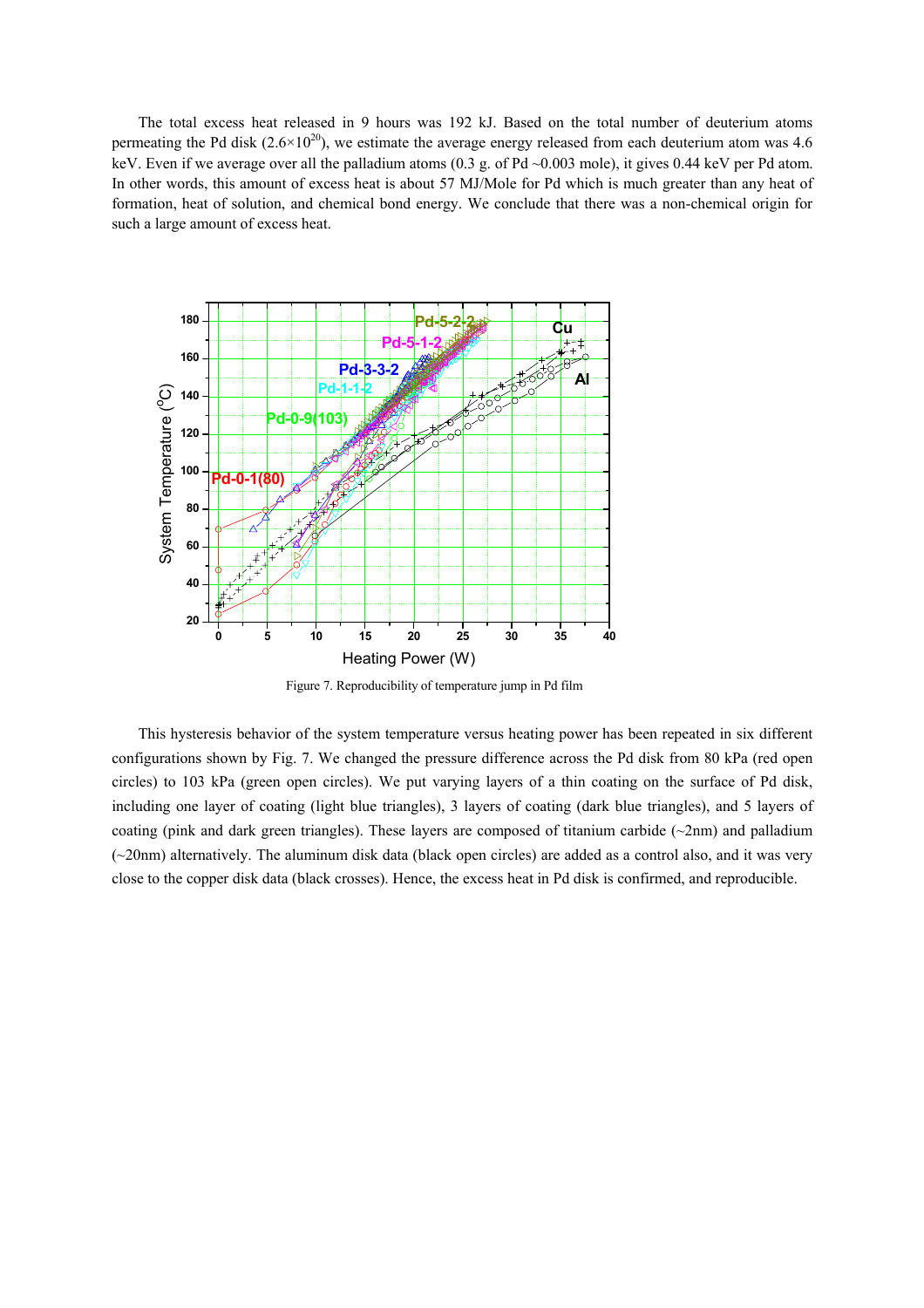

**HEAT LI's Test Setup-1 Layout** 

Figure 8. New set of apparatus with bell jar for thermal insulation.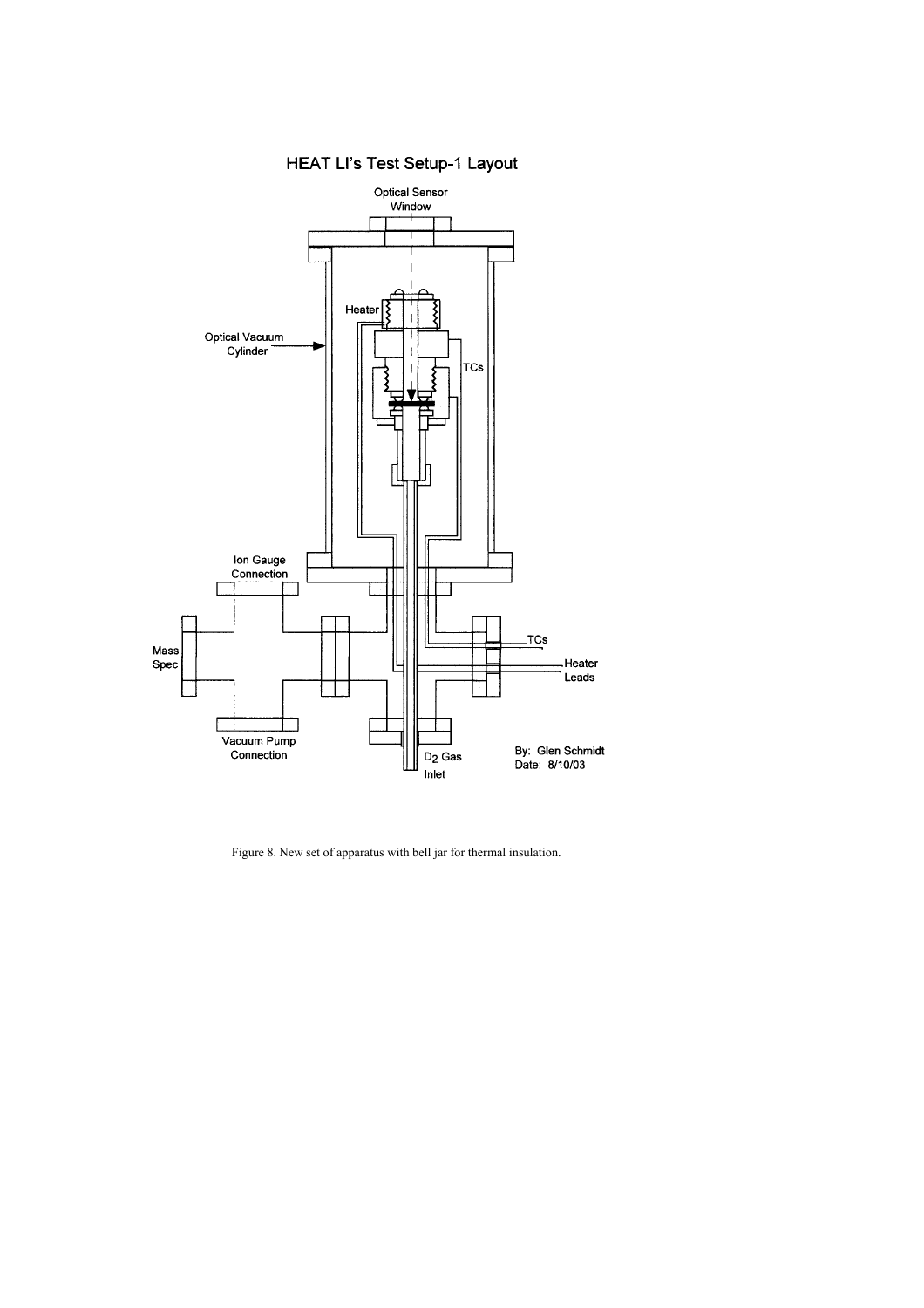#### **5 The feasibility of a self-sustaining heat generator**

This behavior implied that it might be possible to construct a self-sustaining heat generator, if we can generate enough excess power in the Pd disk, with insulation good enough to maintain this temperature with zero external heating power.

Fig. 8 shows schematics of a new set of apparatus provided by Dr. Schmidt at Institute for Engineering Reach and Applications. The whole D/Pd system was installed in a bell jar which was evacuated by an ion pump and a turbo-molecular pump. This vacuum greatly improved the thermal insulation of D/Pd system. 40 Watts of electrical heating power would heat the D/Pd system to 400°C, i.e. the heat transfer coefficient k ~ 0.1 W/°C which was less than 0.222W/°C of present D/Pd system. The preliminary results in this new set of apparatus will be reported later.

## **Acknowledgements**

Thanks to Dr. Glenn Schmidt, for his gift of components which constituted the major part of the new apparatus. This work is supported by The Ministry of Science and Technology (Fundamental Division), Natural Science Foundation of China (#10145004) and Tsinghua University (Basic Research Fund (985-I)).

#### **References**

- [1] Xing Z. Li, Bin Liu, et al.,' "Super-Absorption"—Correlation between Deuterium Flux and Excess Heat—', *Condensed Matter Nuclear Science*, Proceedings of ICCF-9, May 19-24, 2003, Beijing China, edited by Xing Z. Li, (Tsinghua University Press 2004), p.202.
- [2] Xing Z. Li, Bin Liu, et al., '"Pumping Effect" –Reproducible Excess Heat in a Gas-loading D/Pd System—', ibid. p.197.
- [3]Xing Z. Li, et al. "Anomalous Nuclear Phenomena and Solid State Nuclear Track Detector," *Nucl. Tracks. Radiat. Meas.*, **22**, 599 (1993). See also: Shi.Y. Dong, Xing Z. Li, et al., "Precursor to 'Cold Fusion' Phenomena and the Detection of Energetic Charged Particles in Deuterium/Solid System," *Fusion Technology*, 20, 330 (1991).
- [4] Xing Z.Li, Wei Z.Yu, et al., " 'Excess Heat' Measurement in Gas-loading D/Pd System," *Journal of New Energy*, Vol.**1**, no.4, Fall 1996, p.34.
- [5] Xing Z.Li, Shu X.Zheng, Hai F.Huang, Gui S.Huang, Wei.Z.Yu, "New Measurement Of Excess Heat in a Gas-Loading D/Pd System," *Proceedings of 7-th International Conference on Cold Fusion*, April 19-24, 1998, Vancouver, Canada. Edited by ENECO, Inc. Salt Lake City, Utah USA, p.197.
- [6] Feng S. Bu, Xing Z. Li, et al., "Loading Ratio Study in a Gas-loading System," *Proceedings of 6-th International Conference on Cold Fusion*, Vol.**1**, edited by M.Okamoto, October 13-18,1996, Japan, (Published by New Energy and Technology Development Organization, and Institute of Applied Energy), p187.
- [7] Gui S. Huang, Xing Z. Li, " A Possible Phase Transition in a Gas-loading D/Pd System," ibid. Vol.1, p198.
- [8] Xing Z. Li, et al., "Super-Absorption—The Effect of Crystal Lattice on Enhancement of Nuclear Reaction—", *Proceedings of 2001 Chinese Physical Society Fall Meeting,* Sept. 20-23, 2001, Shanghai, China. P.98 (in Chinese)
- [9] Xing. Z. Li, J. Tian , M. Y. Mei and C. X. Li, "Sub-barrier Fusion and Selective Resonant Tunneling," *Phys. Rev.* ,**C 61**, 024610 (2000).
- [10] Xing.Z.Li, "Nuclear Physics for Nuclear Fusion." *Fusion Science and Technology,* **41**, 63 (2002).
- [11] Jian Tian, Xing Z. Li, et al., "Anomalous Heat Flow and Correlation with Deuterium Flux in a D/Pd Gas-loading System", *Condensed Matter Nuclear Science*, Proceedings of ICCF-9, May 19-24, 2003, Beijing China, edited by Xing Z. Li, (Tsinghua University Press 2004), p.353.